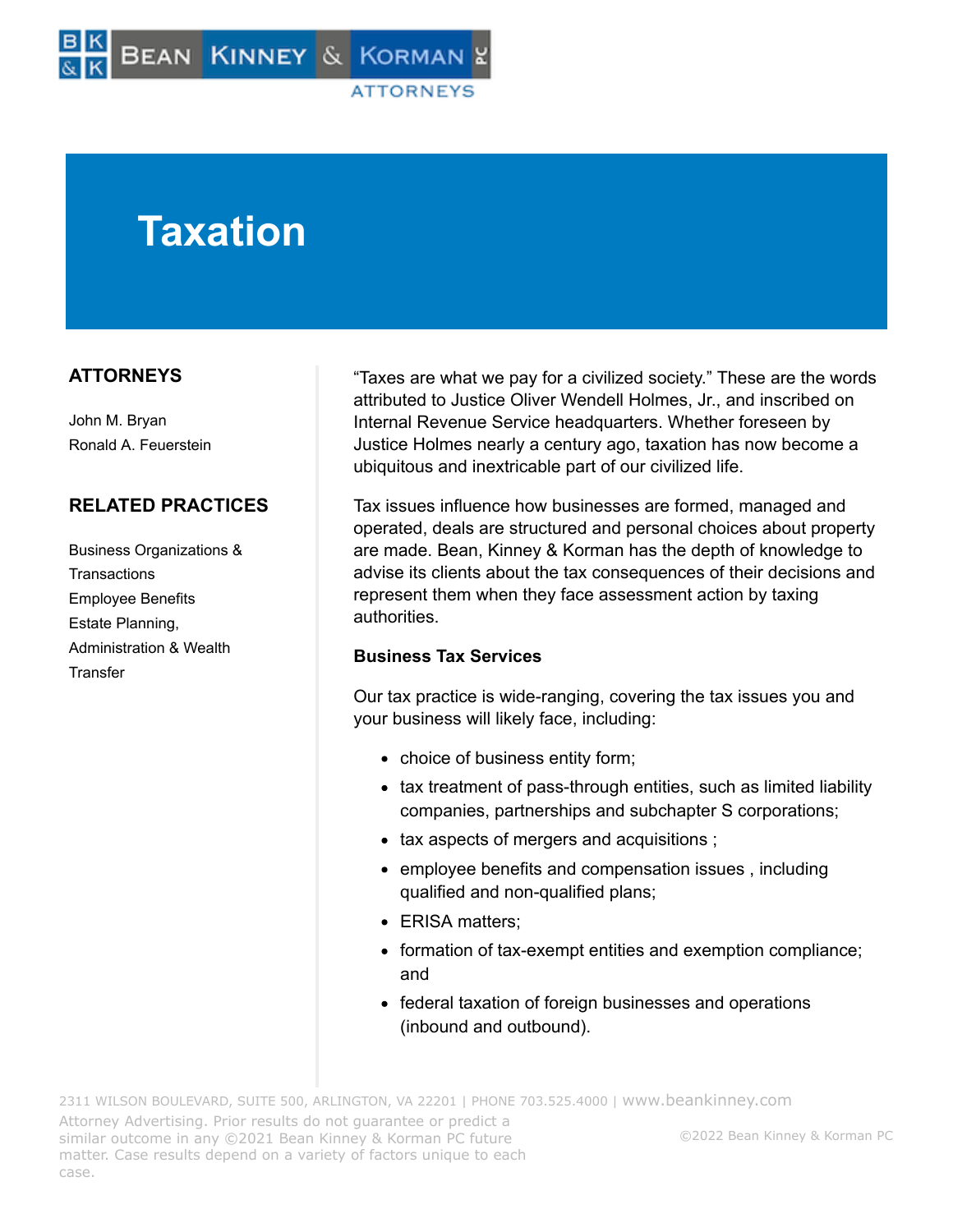#### **Individual Tax Services**

**ATTORNEYS** 

BEAN KINNEY & KORMAN

Our tax practice also covers estate planning, business succession planning and family wealth transfers for high net worth individuals and closely-held businesses of all types.

#### **Tax Controversies and Contests**

Our attorneys have extensive experience handling controversy work with the IRS, including audits, appeals and pretrial tax litigation. We are skilled in handling significant state income tax controversy work with various tax agencies for income, sales, use, personal property and estate taxes.

We have experience challenging assessments on personal and real property in Virginia and have often succeeded in appeals of local assessments, both administratively and in court.

We welcome the opportunity to assist our clients to minimize their tax exposure, save taxes when challenged by taxing authorities, structure tax-efficient business deals and undertake tax planning to reduce risks of future tax problems and liabilities.

### **PUBLISHED ARTICLES**

Documentation and Recordkeeping: COVID-19 Paid Leave and Employer Paid Leave Tax Credits April 7, 2020

CARES Act: Payroll Tax Benefits April 1, 2020

How Employers Can Obtain Timely Payment: Tax Credits Under Families First Coronavirus Response Act March 26, 2020

Understanding the Available Tax Credits Under Families First Coronavirus Response Act March 23, 2020

Dissecting Opportunity Zone Fund Structures *Opportunity Zone Magazine*, May 6, 2019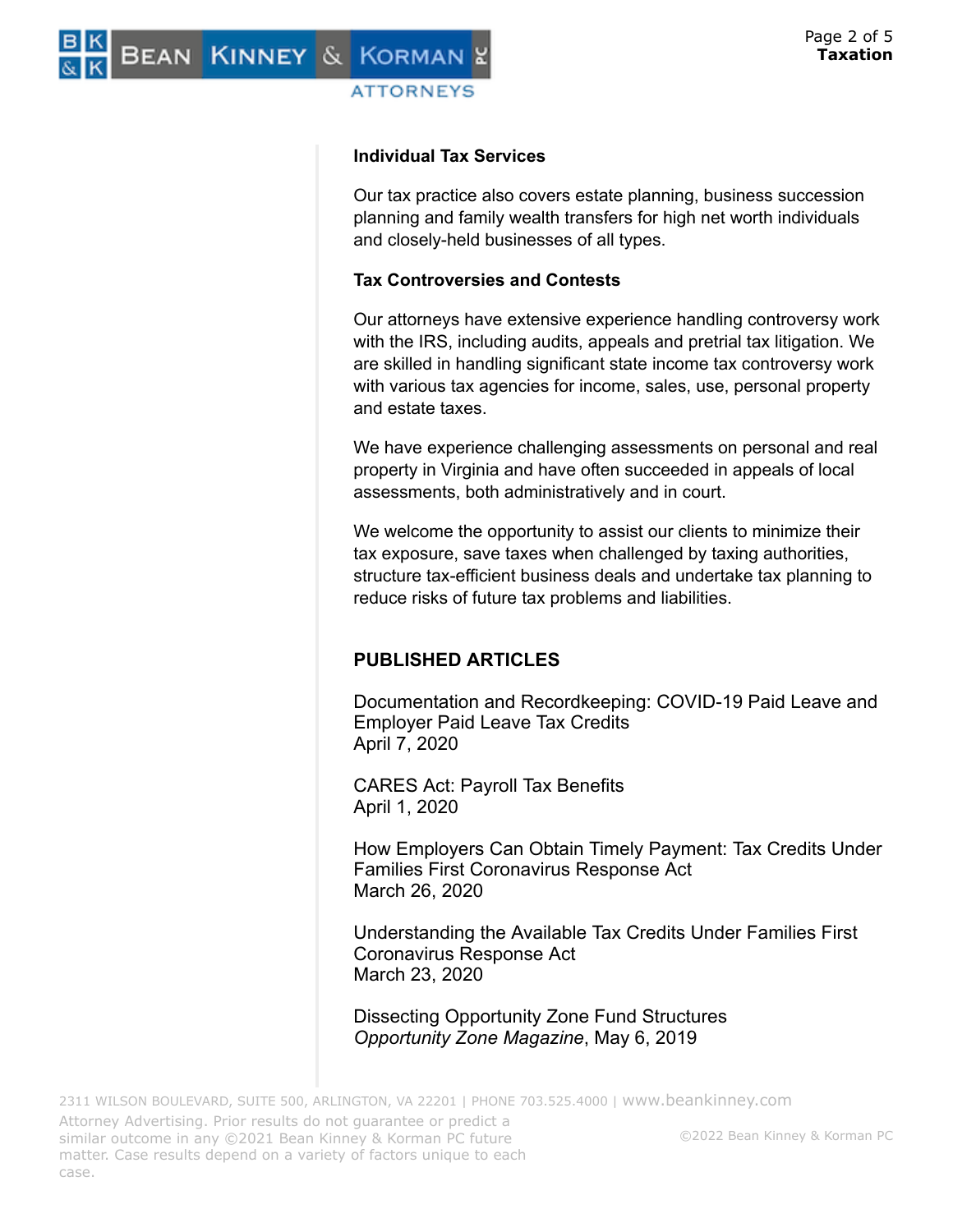

#### **ATTORNEYS**

Obama Proposes Changes to Federal Tax Policy *BKK Wills, Trusts and Estates Newsletter*, February 2, 2015

1031 Exchanges with a Twist *BKK Wills, Trusts & Estates Newsletter*, November 2, 2013

When You Thought It Was Safe to Go Back in the Water – Estate Tax Revisions *BKK Wills, Trusts & Estates Newsletter*, August 1, 2013

Tales from the Cliff: Estate Planning Policy for 2013 and Beyond *BKK Wills, Trusts and Estates Newsletter*, February 1, 2013

Tax Law: Important Tax Developments from the First Quarter of 2012

*BKK Business Law Newsletter*, July 1, 2012

Tax Law: Preparing for the New Tax on Investment Income *BKK Business Law Newsletter*, May 1, 2012

Tax Law: Engaging Appraisers for Closely-Held Business Interests *BKK Business Law Newsletter*, March 1, 2012

Tax Law: IRS Announces New Settlement Procedure for Workers Misclassified as Independent Contractors *BKK Business Law Newsletter*, November 1, 2011

Details Matter: Family Limited Liability Companies and 1031 **Exchanges** 

*BKK Wills, Trusts and Estates Newsletter*, November 1, 2011

Portability Rule Clarified *BKK Wills, Trusts and Estates Newsletter*, November 1, 2011

Tax Law: Tax Consequences of Contributing Property to a **Corporation** *BKK Business Law Newsletter*, July 1, 2011

Tax Law: 2010 Tax Relief Act Has Far-Reaching Consequences *BKK Business Law Newsletter*, January 1, 2011

Health Savings Accounts *BKK Business Law Newsletter*, November 1, 2010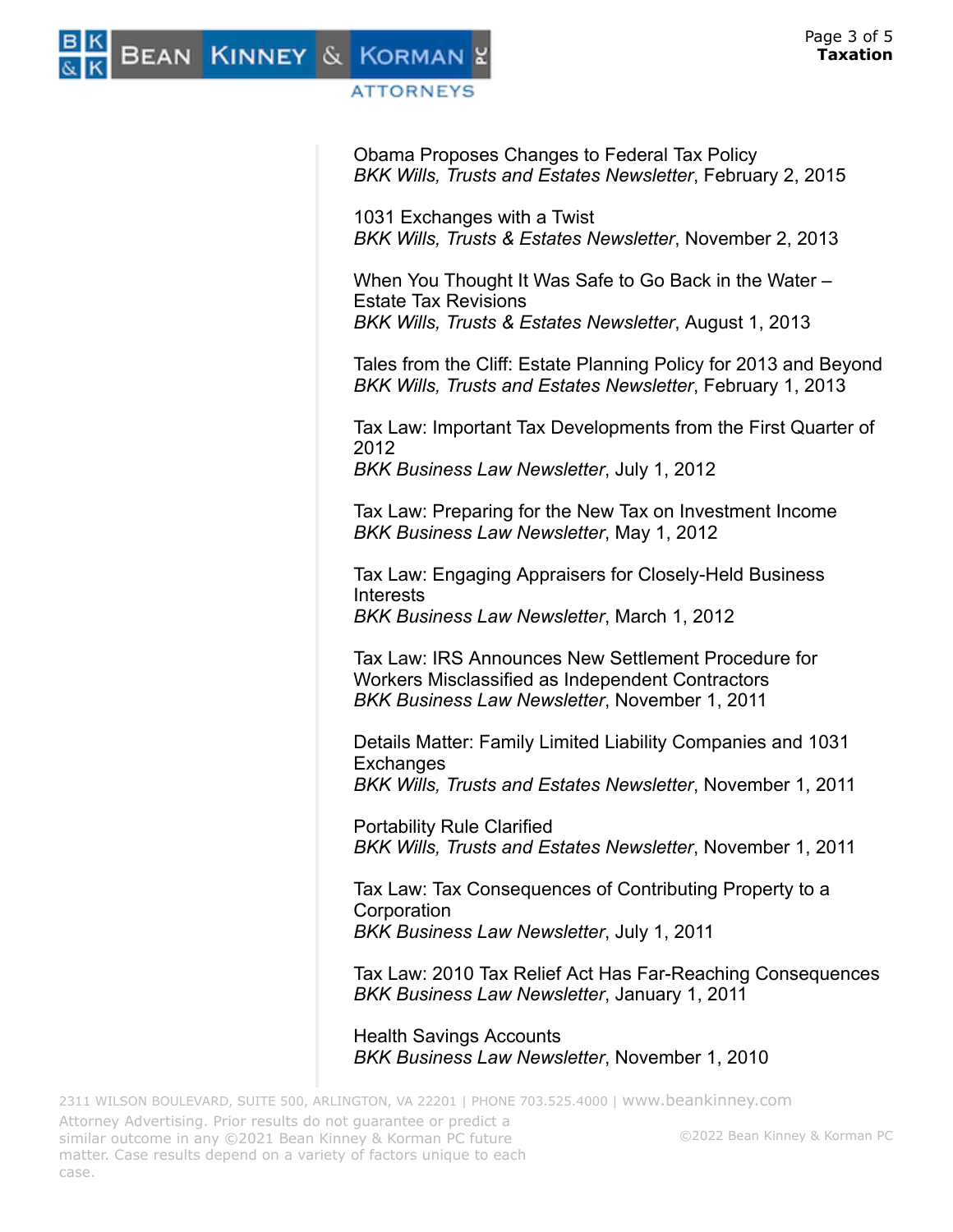BEAN KINNEY & KORMAN

## ATTORNEYS

Tax Law: Health Care Tax Credits, Penalties and "Cadillac" Plans

*BKK Business Law Newsletter*, September 1, 2010

Employers Beware: IRS To Commence Intense Employment Tax Audits *Internal Auditing Magazine*, September 1, 2010

Recent Tax Developments *BKK Business Law Newsletter*, July 1, 2010

Tax Law: Economic Substance Test Enacted as Part of Health Care Law *BKK Business Law Newsletter*, May 1, 2010

Tax Court Finds Gifts of Limited Partnership Interests Don't Qualify for Annual Gift Tax Exclusion *BKK Wills, Trusts and Estates Newsletter*, March 1, 2010

Tax Law: FIN 48: Will It Be The Feared Road Map for IRS? *BKK Business Law Newsletter*, January 1, 2010

Family Limited Partnership and Family Limited Liability Company Valuation Discount Planning *BKK Business Law Newsletter*, January 1, 2009

### **NEWS**

Bean, Kinney & Korman Represents RenXTech LLC in a Transaction with Buchanan & Edwards Inc. Monday November 29, 2021

Bean, Kinney & Korman Represents Finley Asphalt in a Transaction with Shoreline Equity Partners Friday July 2, 2021

Bean Kinney & Korman Represents Highlight Technologies, Inc. in a Sale to an Employee-Owned Stock Ownership Plan Thursday April 22, 2021

Bean, Kinney & Korman Represents Farm Market iD in Acquisition by DTN Friday February 26, 2021

2311 WILSON BOULEVARD, SUITE 500, ARLINGTON, VA 22201 | PHONE 703.525.4000 | [www.beankinney.com](http://www.beankinney.com/) Attorney Advertising. Prior results do not guarantee or predict a similar outcome in any ©2021 Bean Kinney & Korman PC future matter. Case results depend on a variety of factors unique to each case. ©2022 Bean Kinney & Korman PC